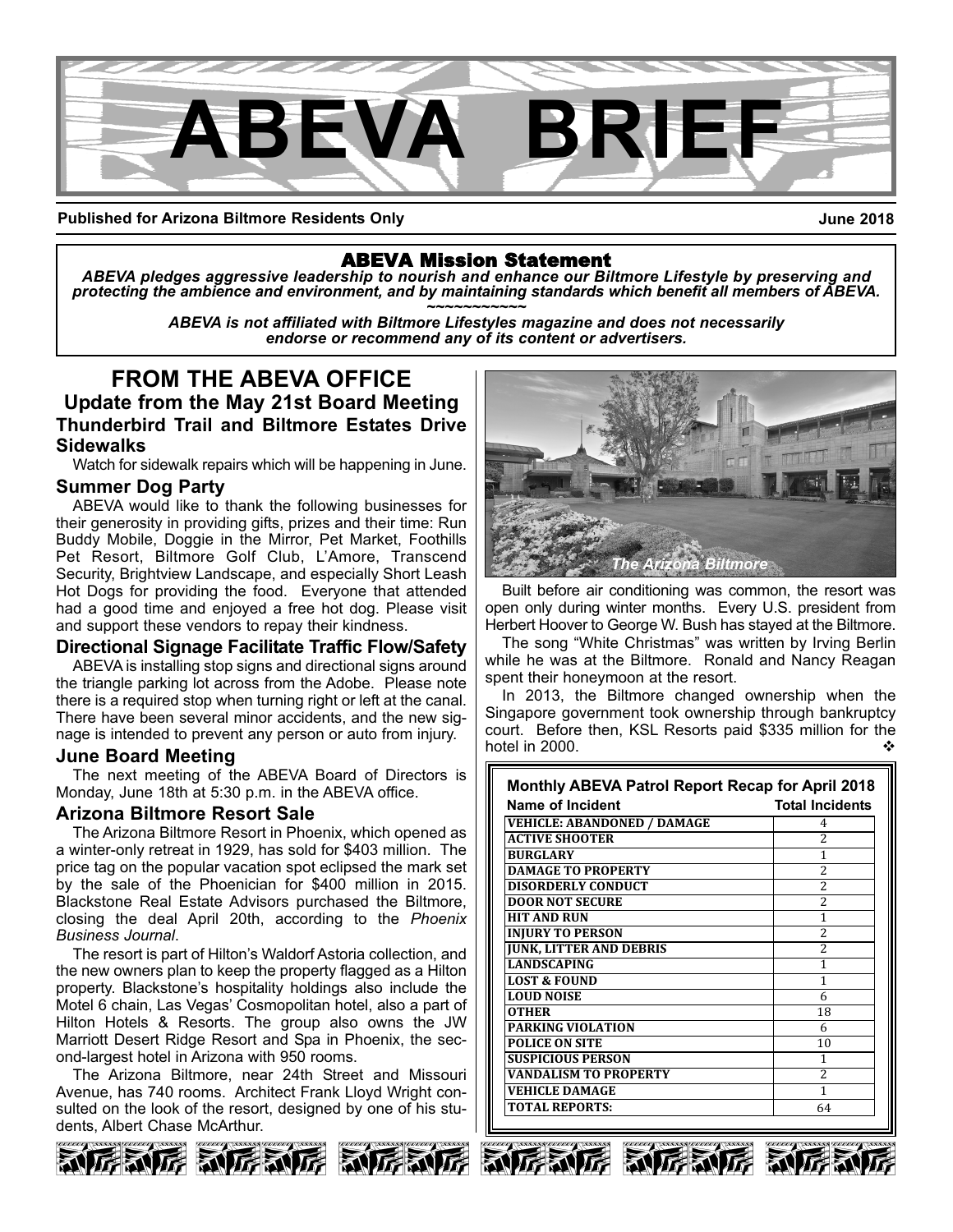## 厉烈厉 动厉利厉 乱

## **How People Kept Cool in Phoenix Before AC**

Imagine having to live through an Arizona summer before air conditioning. Air conditioning only started to be widely adopted in the Valley after World War II. Before that, previous generations had to be clever about surviving a tripledigit Phoenix summer.

Beyond drinking enough water, going for a swim, keeping shades closed and hoping a monsoon would cool temps at night, they also made sure to have:

### **1. Houses with good air ventilation.**

William Cooper, a professor at Louisiana State University, told the *Boston Globe*, "people with the means to do so used to construct homes that stood several feet above the ground, in order to get air circulating under the floor. They had long halls through the middle of the house, so if you opened a door at each end, you got a breeze coming through, and you'd have windows on the sides to get cross-ventilation."

### **2. High ceilings**

More architectural features including building high ceilings to allow all of the hot air to travel to the top of the house. Most of the time, the windows would be opened near the roof to allow that air to pass through.

### **3. Transoms**

Never heard of a transom? They are the small windows above the door that allowed the hot air to circulate to the higher levels of the house, hence the higher ceilings.

## **4. Evaporative cooling**

People hung wet sheets outside and slept near them in a screened in porch. Guests at the Ford Hotel in Phoenix slept on the balcony while young men peddled to power overhead fans.



**5. Wet sheets** People would wrap themselves in a wet sheet overnight

## in order to stay cooler. There were reported cases of pneumonia when this was done.

### **6. Direct and indirect coolers**

The 1986 edition of Dr. John Watt's Evaporative Air Conditioning Handbook talks about the development of air coolers right here in Arizona. The indirect coolers allowed air to pass over water-cooled coil.

The direct coolers consisted of a wooden frame covered in wet burlap. There was a fan close by that would blow through the burlap allowing the cold air to cool the area.

### **7. Aspen pads**

Over time, the development of the direct cooler evolved. Later it would include configuration of a two-inch excelsior (wood chip or aspen) pads sandwiched between chicken wire.

But of course, all of the techniques developed in previous generations paved the way for the air conditioning that we have today. And let's count our blessing that we don't have to endure the heat the way early Arizonans did.





# **MEETINGS & LUNCHEONS**

## **Biltmore Area Partnership Luncheon**



The Biltmore Area Partnership Networking Luncheon will be June 26th, 2018 at The Esplanade Conference Center, and the speaker will be Ben Stewart, the Legislative Liaison and Community Affairs person for the Arizona Office

of Tourism. The luncheon will be catered by TEN and DIECI which are both located at The Esplanade.

The Esplanade Conference Center is located at 2555 East Camelback Road, Suite 140. Reservations are required by Friday, June 22nd. Networking will be from 11:30 a.m. to 12 noon, when lunch will be served. The guest will address the attendees from 12:30 p.m. to 1:00 p.m. The cost is \$30 for members and \$35 for non-members. For additional information, please call Ed Rossi at 602-957-6483. Reservations and checks should be sent to Biltmore Area Partnership at 3104 East Camelback Road, #174, Phoenix, AZ 85016.  $\cdot \cdot \cdot$ 

## **Biltmore Networking Group**

The Biltmore Networking Group monthly happy hour provides an excellent opportunity to meet and network with others in the Biltmore community. There is usually a group of 3040 residents and professionals including finance, fine arts, government, hospitality, law, marketing, medicine, real estate, technology and many more.

The upcoming happy hours are planned for June 7th and July 5th, 2018 from 5:30 p.m. to 7:30 p.m. at the Lounge inside Rico's American Grill at the Pointe Hilton Squaw Peak located at 7677 North 16th Street, Phoenix, Arizona 85020 or you can reach them by calling 602-997-5850. There is no need to RSVP, and there is never a charge to attend these events, so please feel free to stop by.

If you have any questions or would like to receive monthly announcements, please contact Shahpar at biltmorenetwork@gmail.com. v

## **Biltmore Lunch Bunch**

The Biltmore Lunch Bunch (BLB) will meet on Friday, June 1st, 2018 at 11:45 a.m. at Frank and Albert's with Marcia Finberg as the Coordinating Hostess. BYOM (Bring Your Own Money), order off the menu with full-sized portions at regular price or 1/2 sized portions at an adjusted price. If you are new to the luncheon or haven't been by for a while…well, they encourage you to stop by and enjoy lunch with them. The dress is casual.

Also, please mark your calendar in advance for the upcoming luncheons the rest of the year (all on Fridays): July 6th, August 3rd, September 7th, October 5th, November 2nd, and December 7th. The December luncheon will feature a small holiday gift exchange.

Carla Hancock has taken the position of coordinator for Biltmore Lunch Bunch. If you have any question or to be added to the list to receive reminders about the Biltmore Lunch Bunch, contact Carla Hancock at 602-350-1351. You may RSVP to either CHancock@BayEq.com or CarlaHancock@cox.net. v





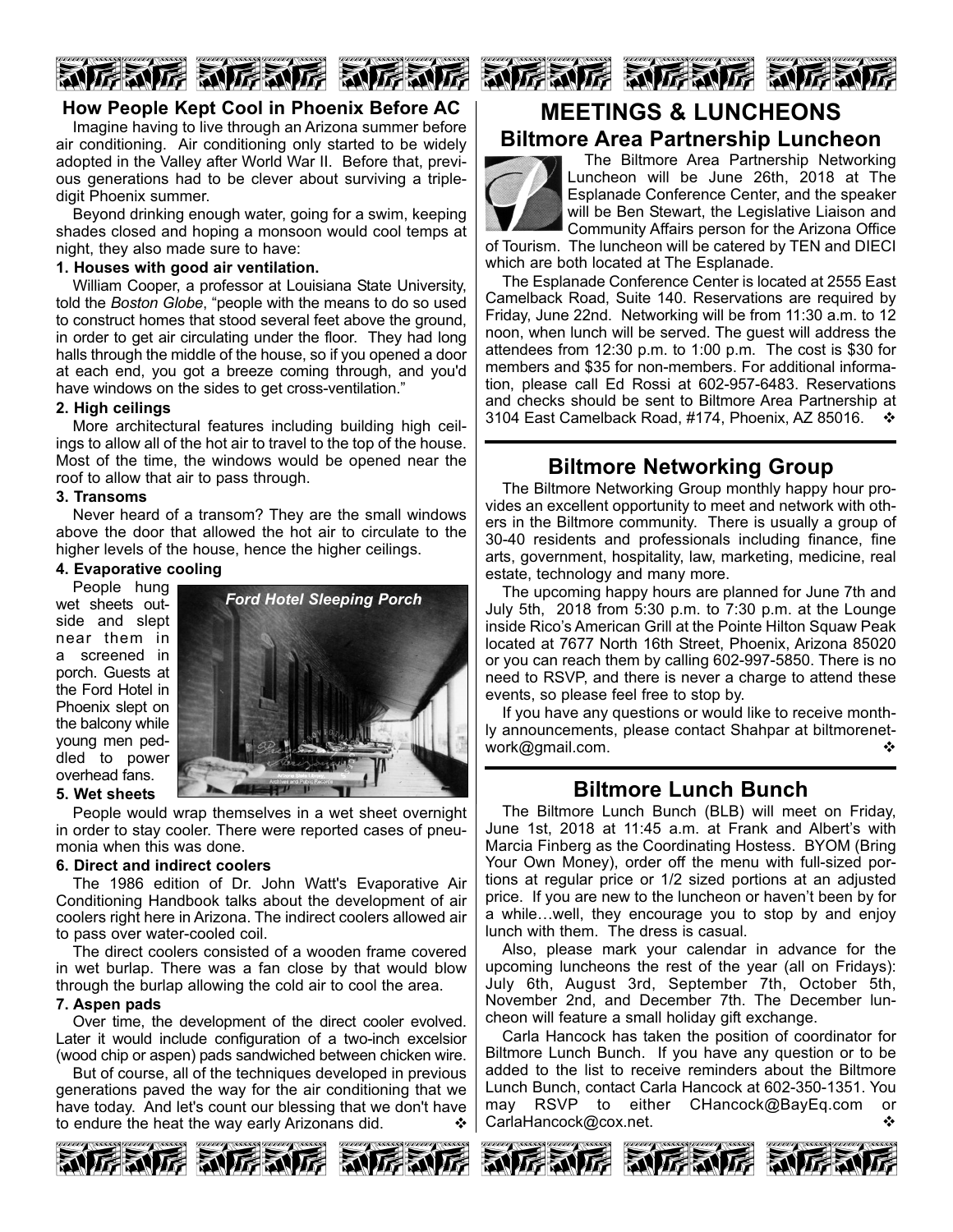

## **SPECIAL OFFERS AND EVENTS June at the Arizona Biltmore Resort**

**NEW! Happy Hour History Tours:** Kick off your weekend with a happy hour like no other! Happy Hour History Tours begin every Friday at 6:00 p.m. While enjoying refreshing libations, the Biltmore Resort Historians will share highlights of the Arizona landmark's storied past since opening in 1929 involving celebrities, worldly dignitaries and U.S. Presidents. The cost is \$20 per person and includes two cocktails. Reserve your spot with the Concierge now.

**Summer Staycations:** Your Summer Vacation Destination. Experience the #BiltmoreBlockParty celebration all summer long with 39 acres of fun, themed pool parties, the 92-foot water slide, luxury cabanas, spa specials, award-winning dining, signature cocktails and an iconic History Tour. Book your stay-cation now at www.arizonabiltmore.com.

**Summer Spa Specials:** Refresh yourself this summer with spa specials, a salon discount or a beauty care product offer. Enjoy a Summer Tranquility Massage for \$99, Summer Spa Biltmore Massage for \$119 or a Summer Boost Facial for \$99. Treat yourself; You deserve it. Available through August 31st, 2018. Learn more at arizonabiltmore.com/spa-biltmore/ or call 602-381-7656.

**Live Music:** Relax at The Wright Bar every Friday and Saturday night from 8:00 p.m. to 11:00 p.m. for live entertainment.

**Happy Hour at Frank & Albert's:** Join your friends and neighbors at your favorite local spot for beer, wine, crafted cocktails and appetizers from the chef's daily special menu from 2:00 p.m. to 6:00 p.m. Everything on the happy hour menu is between \$4-\$7. See you soon!

**Biltmore Beer Dinner:** Join the Biltmore Resort on Thursday, June 21st, for the Huss Brewing Co. edition of the Biltmore Beer Dinner. Reservations are required. Reception begins at 6:30 p.m. and dinner begins at 7:00 p.m. Reserve your seat now by calling 602-954-2518.

**Winemaker Dinner Series:** On Thursday, June 7th, indulge and experience Heitz Wine Cellars as the featured winery at the Winemaker Dinner Series. The reception begins at 6:30 p.m. followed by a four-course dinner at 7:00 p.m. \$120 per person. Tax and 18% gratuity will be added. To make reservations, call 602-954-2507.

**Afternoon Tea:** Experience the height of sophistication with traditional Afternoon Tea in the Lobby of the Historic Building. From simple black teas, and refreshing green teas, to invigorating white teas and warming herbal infusions – alongside indulgent pastries, cakes and sandwiches, this 89year tradition will not disappoint. Reservations must be made 24 hours in advance. Call 602-954-2518.

**History Tours:** Join the Biltmore for a history tour and experience the architectural significance first-hand. Tours are 1.5 hours long and are available Tuesdays, Thursdays and Saturdays at 10:00 a.m. The tour is complimentary for resort guests and \$10 per person for visitors. To sign up or request further information, please contact the Arizona Biltmore concierge at 602-955-6600.

## **Arizona Biltmore Golf Club Events**

Breakout the swim trunks and kick-on the AC, June is here and that means one thing: time to play more golf! We hope to see you at the Arizona Biltmore Golf Club and The Adobe Restaurant this month. Here are just a few things happening at the Club.

**Arizona Biltmore Golf Club Aerification Schedule:** Aerification is the mechanical process of creating air space in the soil that promotes a healthy rooting system grass. Healthy root systems are an integral part of pure greens. The Arizona Biltmore Golf will be aerifying greens on the Links Course June 11th and 12th.

**Adobe Happy Hour:** Enjoy a beautiful view and a great deal on food and drinks beginning at 2:00 p.m. daily. The bar is always open until 6:00 p.m. If you are hungry, you can dine from the afternoon or happy hour menu until 4:00 p.m. daily. Relax on the dog-friendly patio and let the friendly staff take care of you!

**Hats Off To You:** Need a new lid? It's important to keep the sun off your dome while playing golf, so Arizona Biltmore Golf Club is offering a special on hats in the Golf Shop – all summer long, select hats are just \$19.29.







## **ABEVA Board of Directors**

**James Bell, President Steven Helm, VP/Secretary Judith Shafkind, Treasurer Bill McKay, Director Arnold Braasch, Director Phil Tibi, Director Will Hawking, Director**

## **ABEVA Office Information**

**2525 East Arizona Biltmore Circle, Building D, Ste. 145 Phoenix, Arizona 85016 Hours Mon.Fri. 8:30 am5 pm 6029551003 phone 6029551144 fax**

**Carol Jones Executive Director**

**The** *ABEVA Brief* **Editor Carol Jones cjones@abeva.com**

**Roving Patrol: 6023694776 Police Dept. Non-Emergency: 6022626151**

### **Website Information**

Please visit the website at www.abeva.com. There is a link to pay your annual assessment. You can download many ABEVA documents; CC&Rs, Parking Permission, Architectural Request Form, and more. You may also read board minutes and the *ABEVA Brief* online. ❖

## **Handy Contacts**

**City of Phoenix Back-Washing Department (Pools) 602.256.3190 Dead Animal Pick-up 602.262.6791 Dog Catcher 602.506.7387 Snake Control 480.894.1625 Fish & Game 602.942.3000 SRP Outages 602.236.8811 Water Department 602.262.6251**